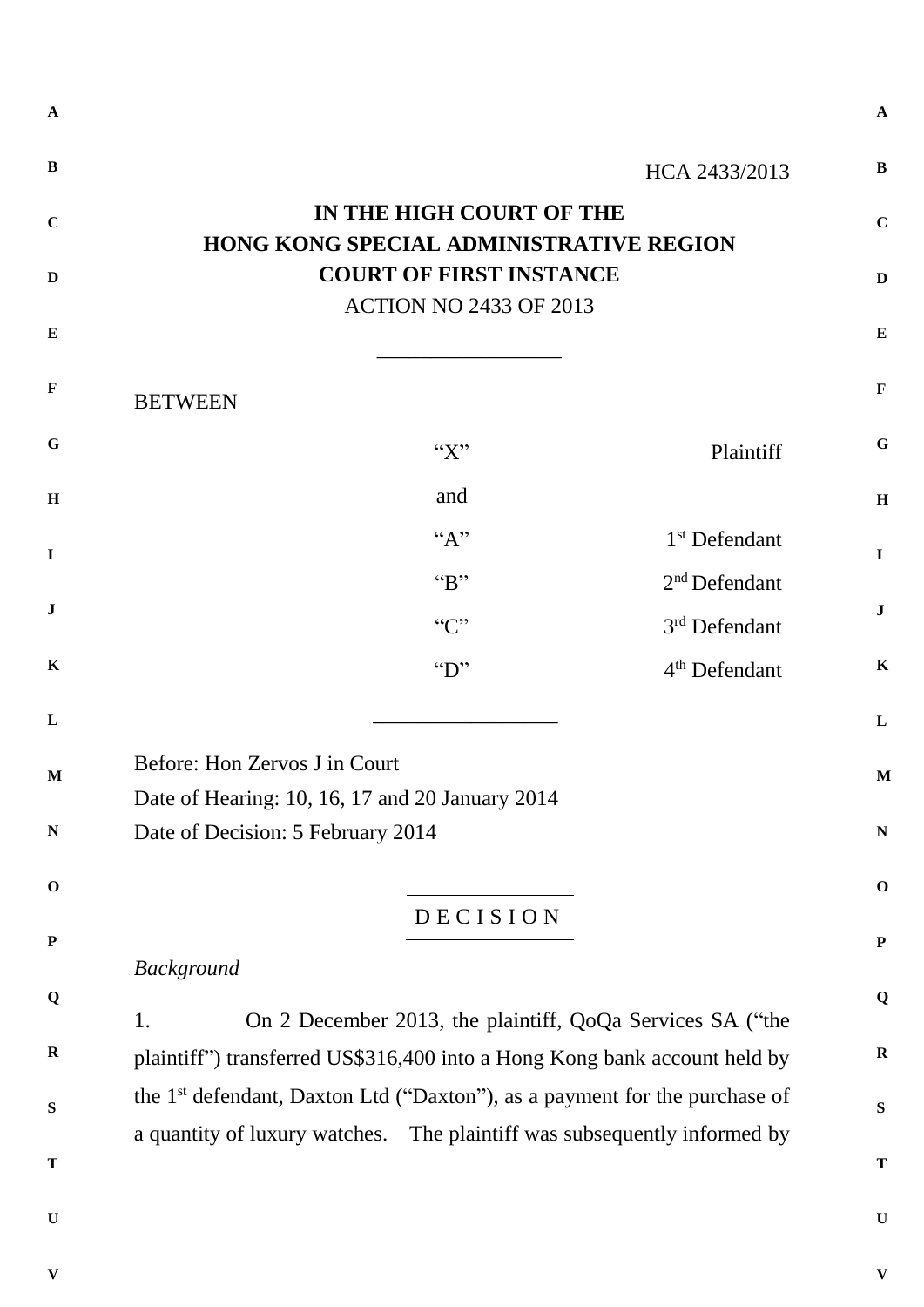$- 2 -$ 

**A**

**B**

**C**

**D**

**E**

**F**

**G**

**H**

**I**

**J**

**K**

**L**

**M**

**N**

**O**

**P**

**Q**

**R**

**S**

**T**

**U**

the seller of the watches that the payment instructions into Daxton's bank account were false.

**C**

**F**

**I**

**B**

**D E G H** 2. On 12 December 2013, the plaintiff obtained a *Mareva* injunction (also referred to as a freezing injunction) prohibiting Daxton from disposing its assets in Hong Kong with a return date on 10 January  $2014<sup>1</sup>$  Daxton was also ordered to disclose its assets in Hong Kong within 7 days but failed to do so by the deadline or at all. On 13 December 2013, the plaintiff issued a writ against Daxton for the sum of US\$316,400. It is claimed that the money received by Daxton was a mistake by which Daxton was unjustly enriched at the expense of the plaintiff and/or a fraud practiced on the plaintiff.

**J K L M** 3. On 27 December 2013, the plaintiff obtained a disclosure order against the Hong Kong and Shanghai Banking Corporation ("HSBC") in relation to Daxton's bank accounts. A gagging order was also made on the bank not to reveal to Daxton the disclosure order until 10 January  $2014.<sup>2</sup>$ 

- **N O P Q** 4. On 17 January 2014, I ordered that the case title be intituled with letters of the alphabet by "X" for the plaintiff and "A", "B", "C" and "D" for the  $1<sup>st</sup>$  to  $4<sup>th</sup>$  defendants respectively. At an appropriate time when the need for secrecy is no longer required, the order and the restriction on the publication of this decision can be lifted.
- **R**

l

**S**

**T**

**U**

<sup>1</sup> This was an *ex parte* application by the plaintiff for a *Mareva* injunction against Daxton before Barnes J on 12 December 2013. The plaintiff filed a Draft Order; a Draft Writ of Summons with Endorsement of Claim; an Affidavit of Alexandre Bigler dated 12 December 2013 and an Affidavit of Fabio Monte dated 12 December 2013. See Hearing Bundle (HB), 125-134, Order of Barnes J.

**V**

<sup>&</sup>lt;sup>2</sup> This was an *ex parte* application by the plaintiff for a Disclosure Order against HSBC before Deputy High Court Judge A Wong on 27 December 2013. The application was made under section 21 of the Evidence Ordinance, Cap 8 in aid of the *Mareva* injunction. The plaintiff filed a Draft Order and in addition to the two Affidavits filed, an Affirmation of Fung Lim Kai dated 27 December 2013. See HB, 185-189, Order of Deputy High Court Judge A Wong.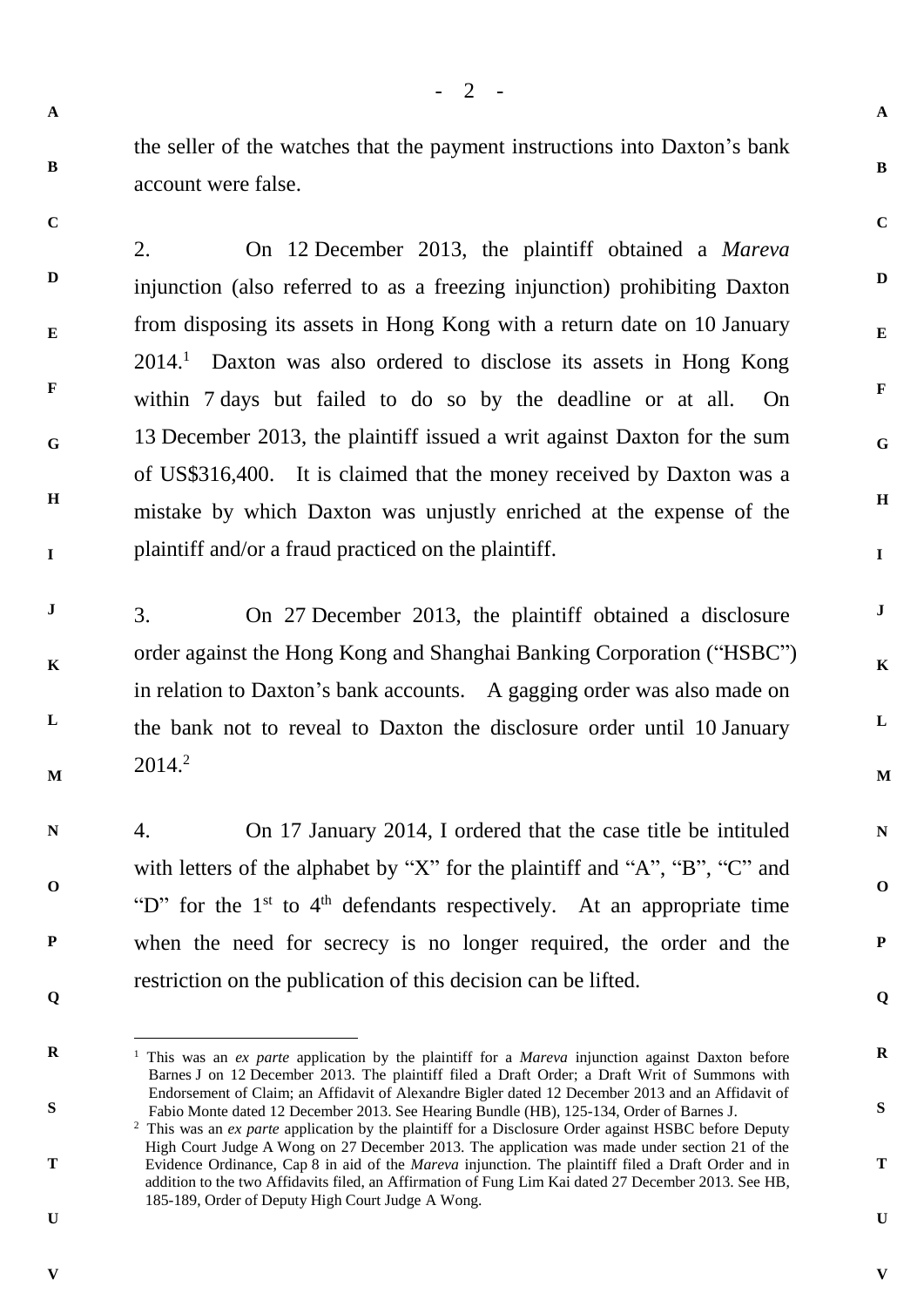**B**

**C**

**D**

**E**

**F**

## *Brief facts*

5. The plaintiff is a limited company registered under the laws of Switzerland. Daxton is a company incorporated in Hong Kong on 7 November 2013 with two shareholders, Kevin Magee ("Magee") and Sky Charm Secretarial Services Ltd ("Sky Charm"). Magee is the sole director of Daxton and according to the company records resides in the United Kingdom.

- 3 -

**A**

**B**

**C**

**D**

**E**

**F**

**G**

**H**

**I**

**J**

**K**

**L**

**M**

**N**

**O**

**P**

**Q**

**R**

**S**

**T**

**U**

**V**

**G H I J K L M N O P Q** 6. The plaintiff entered into an agreement to purchase 27 Rolex watches for US\$316,400 from a watch dealer in Dubai operating under the name of Tourbillon Watches and Jewellery. The sale was arranged through a middleman, Alexandre Bigler ("Bigler"), a specialist in watches for an auction house here in Hong Kong. On 30 November 2013, instructions were received by Bigler from a purported representative of the watch dealer by the name of Mustafa Alsaidi ("Mustafa") that payment be made by a transfer of funds into a Hang Seng Bank account in Hong Kong in the name of Ho Kian Chan. As to why a transaction with a Dubai watch dealer required payment into a personal bank account of someone in Hong Kong has not been explained. There followed three emails cancelling the payment into the Hang Seng account and two further emails instructing that the funds be transferred into Daxton's account with HSBC in Hong Kong. Bigler and Mustafa also communicated through Whats App. Bigler passed on the payment instructions to Fabio Monte ("Monte"), the representative of the plaintiff.

**R**

**S**

**T**

**U**

7. The funds were transferred into Daxton's bank account on 2 December 2013 and transferred out progressively on 3 and 4 December 2013 to two bank accounts in Mainland China. One account was in the name of Tianjin Lidu Industry Holdings Co Ltd ("Tianjin Lidu") with the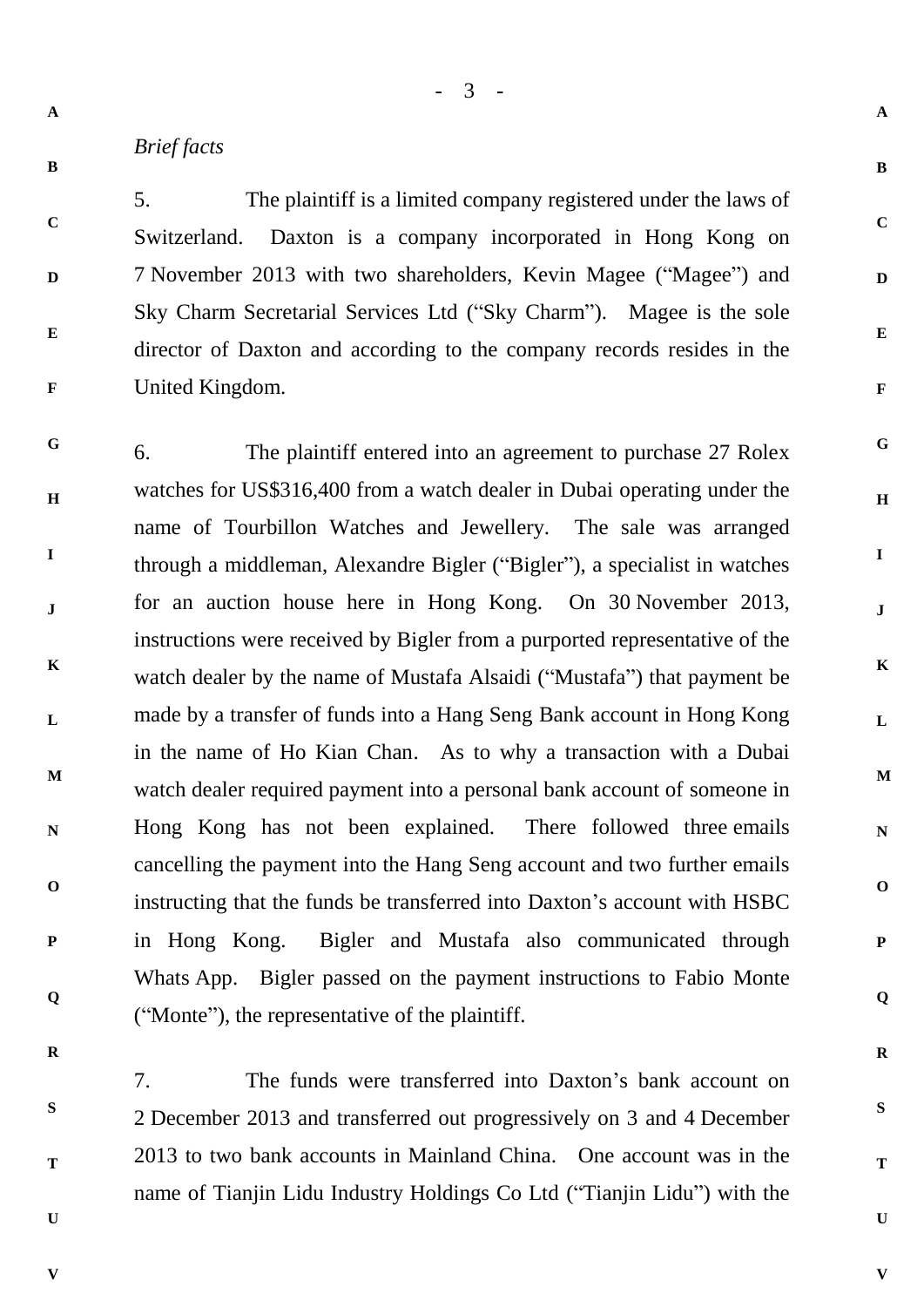Bank of Communications in Shanghai, China to which a total sum of US\$126,000 was transferred. The other account was in the name of Hangzhou Jinrong Import and Export Co Ltd ("Hangzhou Jinrong") with the Bank of China in Hangzhou, China to which a total sum of US\$234,000 was transferred.

**E**

**A**

**B**

**C**

**D**

**F G H** 8. It was subsequently claimed that the new payment instructions were a result of someone hacking into the email account of Mustafa and falsely redirecting the payment to Daxton's bank account. However, in further communications with Mustafa, he became vague and evasive about the emails.

9. On 8 December 2013, a person claiming to be the lawyer for Daxton made contact with the plaintiff's Swiss lawyer. He claimed that the money would be repaid, but nothing came of it and further attempts to contact him failed.

**L**

**I**

**J**

**K**

**M N O P Q R S** 10. On 17 December 2013, the plaintiff's solicitors received emails from a person claiming to be a transmitter of Daxton inquiring about the action against the company. In an email dated 18 December 2013, the transmitter confirmed that Magee was the sole controller of Daxton and matters in relation to the *Mareva* injunction had been passed onto him. In a further email dated 19 December 2013, the transmitter gave an email address and telephone number for Magee. Repeated attempts to contact Magee with the contact details failed. Thereafter, there was no contact from the transmitter. A curious feature of the transmitter's emails is that they are all in Chinese.

**T**

**U**

**U**

**V**

**A**

**B**

**C**

**D**

**E**

**F**

**G**

**H**

**I**

**J**

**K**

**L**

**M**

**N**

**O**

**P**

**Q**

**R**

**S**

**T**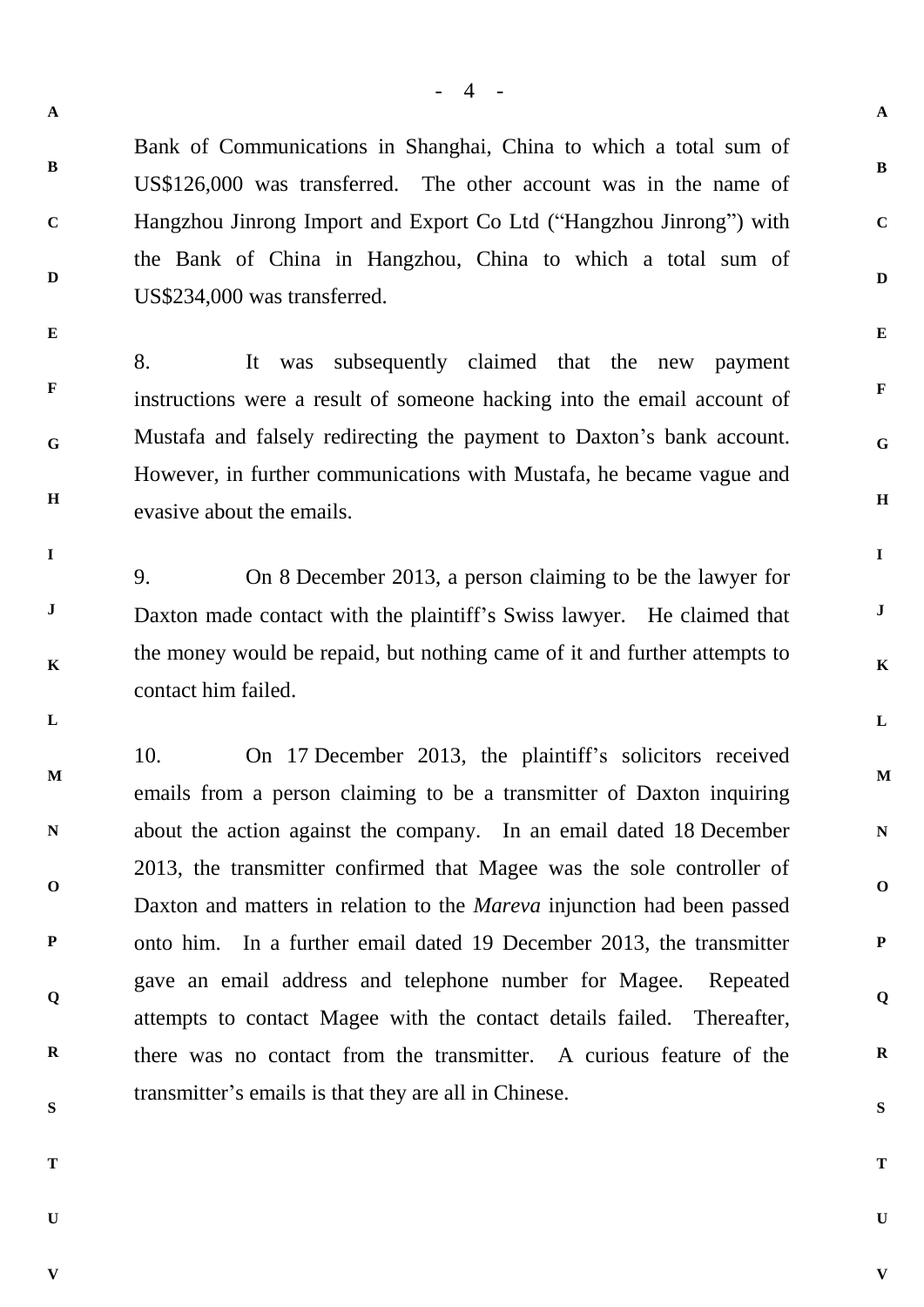| (a)<br>judgment against it. <sup>3</sup><br>(b)<br>was also made on the bank that it be restrained by injunction<br>agents the fact of the making of and compliance with the<br>continuation of the gagging order. $4$<br>Two summonses taken out on 8 January 2014 for:<br>(c) | 11.<br>me: | On 10 January 2014, the following matters came on before                                                                                                                                                                                                                                                              |
|---------------------------------------------------------------------------------------------------------------------------------------------------------------------------------------------------------------------------------------------------------------------------------|------------|-----------------------------------------------------------------------------------------------------------------------------------------------------------------------------------------------------------------------------------------------------------------------------------------------------------------------|
|                                                                                                                                                                                                                                                                                 |            | The return date of the summons taken out on 13 December<br>2013 in respect of the <i>Mareva</i> injunction order made on<br>12 December 2013. The injunction order restrained Daxton<br>from dealing with its assets for the purpose of preventing it<br>from removing them from the jurisdiction to defeat any later |
|                                                                                                                                                                                                                                                                                 |            | The return date of the summons taken out on 30 December                                                                                                                                                                                                                                                               |
|                                                                                                                                                                                                                                                                                 |            | 2013 in respect of the disclosure order made on 27 December<br>2013 against the HSBC in relation to Daxton's bank account.                                                                                                                                                                                            |
|                                                                                                                                                                                                                                                                                 |            | The disclosure order sought discovery, production and<br>inspection of the relevant banking records and a gagging order                                                                                                                                                                                               |
|                                                                                                                                                                                                                                                                                 |            | from revealing directly or indirectly to the $1st$ defendant or its                                                                                                                                                                                                                                                   |
|                                                                                                                                                                                                                                                                                 |            | order on 27 December 2013. The summons sought the                                                                                                                                                                                                                                                                     |
|                                                                                                                                                                                                                                                                                 |            |                                                                                                                                                                                                                                                                                                                       |
| (i)<br>and                                                                                                                                                                                                                                                                      |            | An order that the plaintiff have leave to amend the<br>summons taken out on 30 December 2013 by stating that<br>the application in Chambers is "not open to the public"; <sup>5</sup>                                                                                                                                 |

**U**

**V**

**U**

**A**

**B**

**C**

**D**

**E**

**F**

**G**

**H**

**I**

**J**

**K**

**L**

**M**

**N**

**O**

**P**

**Q**

**R**

**S**

**T**

<sup>5</sup> Summons dated 8 January 2014, Order 3, rule 5 and Order 32, rule 2, RHC.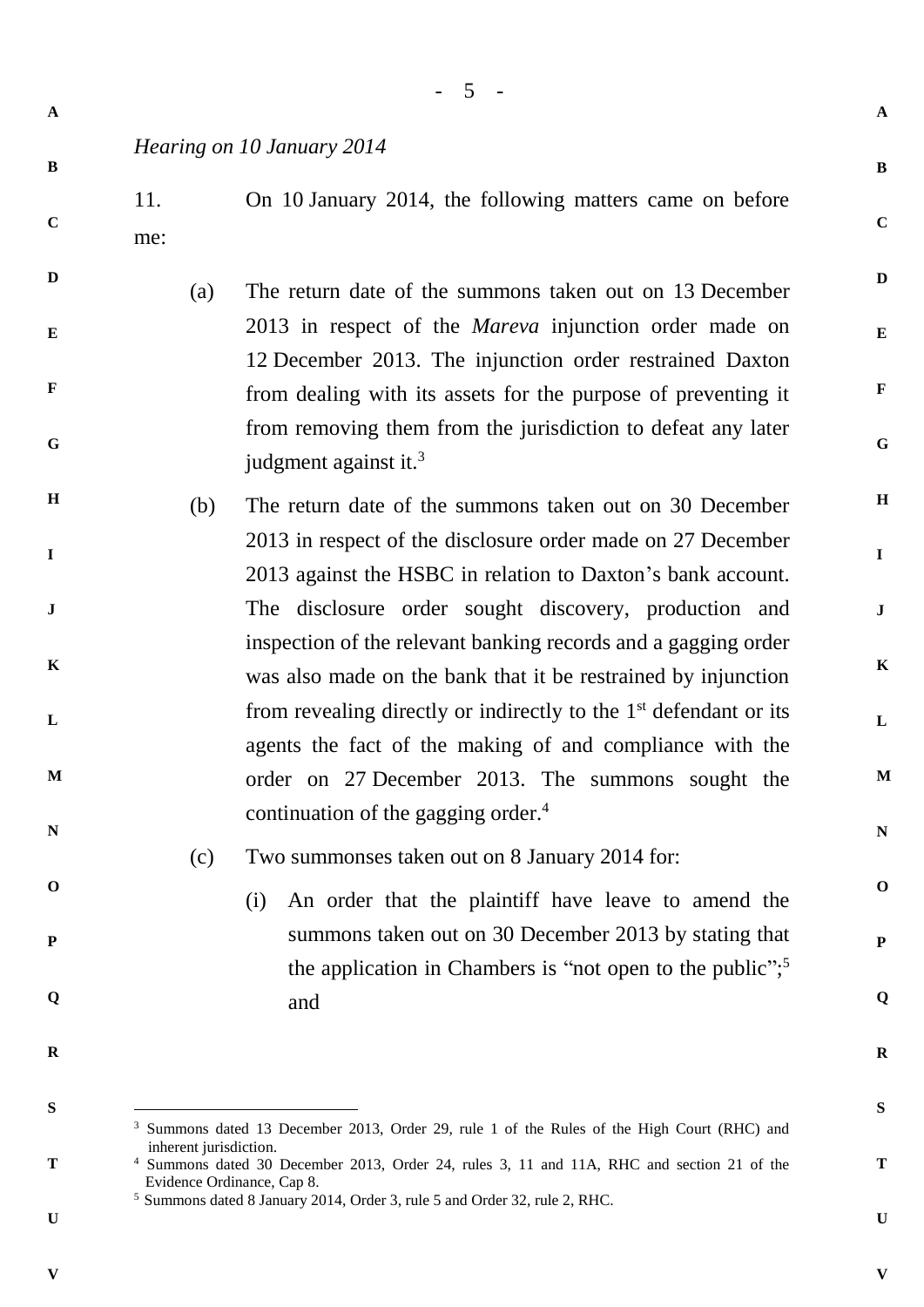|                         |     | - 6 -                                                                                                                                                                          |
|-------------------------|-----|--------------------------------------------------------------------------------------------------------------------------------------------------------------------------------|
| $\mathbf A$             |     |                                                                                                                                                                                |
| $\bf{B}$<br>$\mathbf C$ |     | An order that the plaintiff have leave to join Magee as<br>(ii)<br>the 2 <sup>nd</sup> defendant in the proceedings and amend the Writ<br>of Summons accordingly. <sup>6</sup> |
| $\mathbf{D}$            | (d) | Summons taken out on 9 January 2014 for an order that the<br>plaintiff have leave to join (i) Tianjin Lidu as the $3rd$                                                        |
| E                       |     | defendant in the proceedings and (ii) Hangzhou Jinrong as the                                                                                                                  |
| $\mathbf F$             |     | 4 <sup>th</sup> defendant in the proceedings and amend the Writ of<br>Summons accordingly. <sup>7</sup>                                                                        |
| $\mathbf G$             | (e) | An application for a <i>Mareva</i> injunction prohibiting disposal of                                                                                                          |
| H                       |     | assets worldwide against (i) Magee (the $2nd$ defendant); (ii)<br>Tianjin Lidu (the 3 <sup>rd</sup> defendant); and (iii) Hangzhou Jinrong                                     |
| $\mathbf I$             |     | (the $4th$ defendant).                                                                                                                                                         |
| ${\bf J}$               | (f) | Five summonses taken out on 10 January 2014 for a<br>disclosure order and a corresponding gagging order against (i)                                                            |
| $\mathbf K$             |     | the HSBC with respect to bank accounts held in the name of<br>Magee; (ii) the Bank of China, Hangzhou, China with respect                                                      |
| L                       |     | to the bank accounts in the name of Daxton, Magee and                                                                                                                          |
| M                       |     | Hangzhou Jinrong; (iii) the Bank of Communications,<br>Shanghai, China with respect to Daxton, Magee and Tianjin                                                               |
| ${\bf N}$               |     | Lidu; (iv) Sky Charm with respect to all documents and                                                                                                                         |
| $\mathbf 0$             |     | information relating to Daxton, Magee and/or person(s) who<br>have been in control of Daxton; and (v) Hong Kong QBL                                                            |
| P                       |     | Accounting Office Ltd ("QBL") with respect to all documents                                                                                                                    |
| Q                       |     | and information relating to Daxton, Magee and/or person(s)                                                                                                                     |
|                         |     | who have been in control of Daxton. <sup>8</sup>                                                                                                                               |
|                         |     |                                                                                                                                                                                |

**B**

**C**

**D**

**E**

**F**

**G**

**H**

**I**

**J**

**K**

**L**

**M**

**N**

**O**

**P**

**Q**

**R**

**S**

**T**

**U**

**V**

**R**

 $\overline{a}$ 

**S**

**T**

**V**

<sup>6</sup> Summons dated 8 January 2014, Order 3, rule 5, Order 15, rule 6(2) and Order 20, rule 5, RHC and inherent jurisdiction.

<sup>&</sup>lt;sup>7</sup> Summons dated 9 January 2014, Order 3, rule 5, Order 15, rule 6(2) and Order 20, rule 5, RHC and inherent jurisdiction.

<sup>8</sup> *Ex parte* Summonses dated 10 January 2014, Order 24, rules 3, 11 and 11A, RHC and section 21 of the Evidence Ordinance, Cap 8.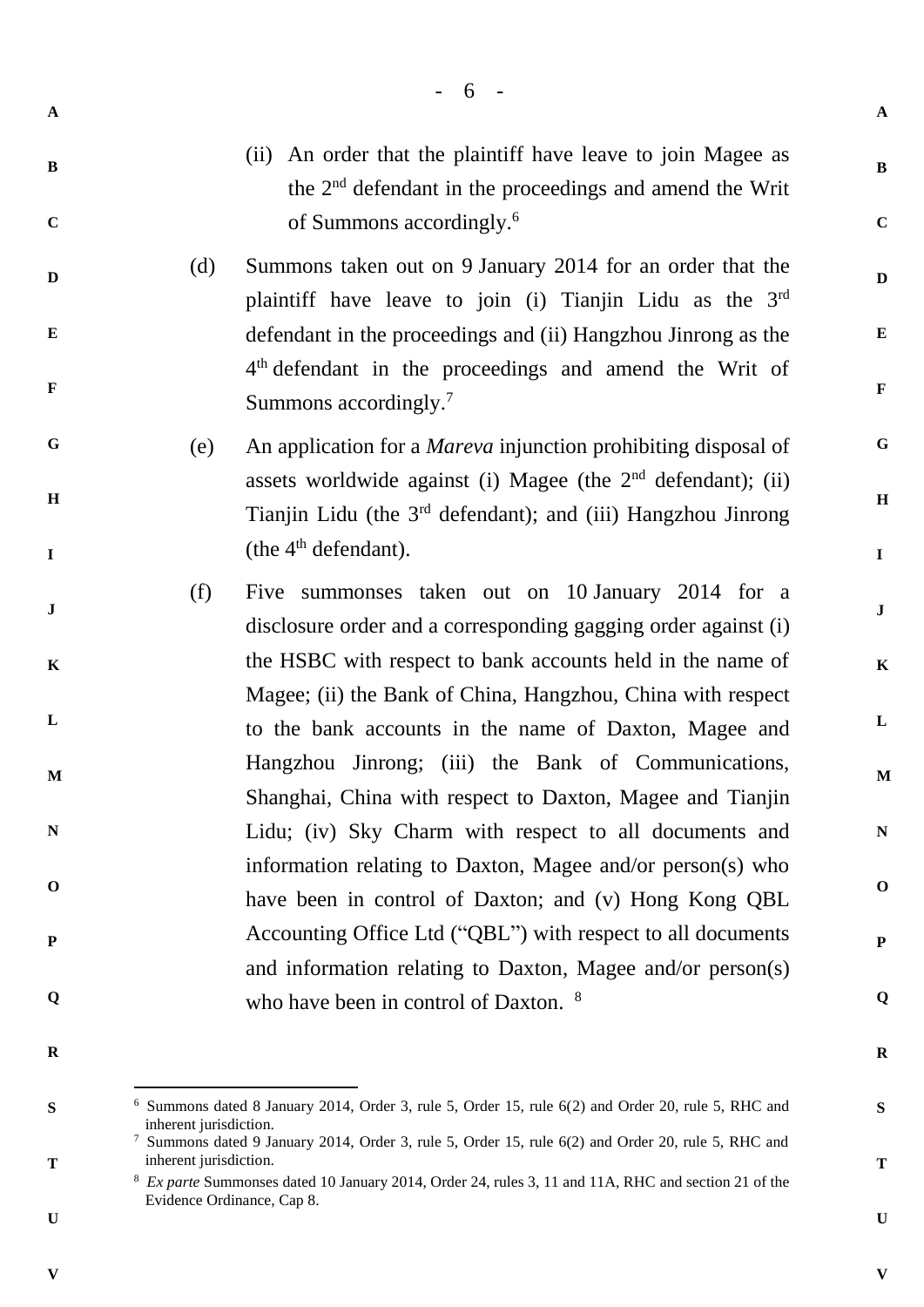- **B**
- **C**

**D**

**E**

**F**

(g) An order for service outside the jurisdiction of the orders sought, if granted, in relation to (i) Magee; (ii) Tianjin Lidu; (iii) Hangzhou Jinrong; (iv) the Bank of Communications Co Ltd; and (v) the Bank of China Ltd.<sup>9</sup>

- 7 -

12. At the hearing on 10 January 2014, there was no attendance by Daxton. I was satisfied that service of the relevant court documents was properly effected at the registered office of Daxton.

**G H I J K L M** 13. In respect of the summons of 13 December 2013, I made an order in the terms sought by the application. I ordered that the *Mareva* injunction against Daxton made on 12 December 2013 continue to 14 February 2014 with costs to the plaintiff. I note that the funds in question had been transferred out of the jurisdiction, but I continued the injunction order as it related to Daxton and its servants or agents or anybody coming into possession of any assets of Daxton within Hong Kong up to the value of the funds and prohibited removal or dealing with such assets.

**N O P Q R** 14. In respect of the summons of 30 December 2013, I granted leave to amend the summons as applied for in the summons of 8 January 2014 by noting that the application in Chambers was not open to the public. The disclosure order made on 27 December 2013 had not yet been satisfied by HSBC. The bank submitted a letter in which it stated it would not contest the summons and agreed to be bound by any order made in terms of the summons. The summons was adjourned to 14 February 2014 with the gagging order to continue until that day.

**S**

**T**

l

**U**

**R**

**A**

**B**

**C**

**D**

**E**

**F**

**G**

**H**

**I**

**J**

**K**

**L**

**M**

**N**

**O**

**P**

**Q**

**T**

**U**

**V**

**S**

<sup>&</sup>lt;sup>9</sup> 2<sup>nd</sup> Supplemental Skeleton Submission for the plaintiff dated 17 January 2014, Order 11 rules (1) (c), (1) (f) and (1) (p). See *Hong Kong Civil Procedure 2014*, Vol 1, §11/1/16.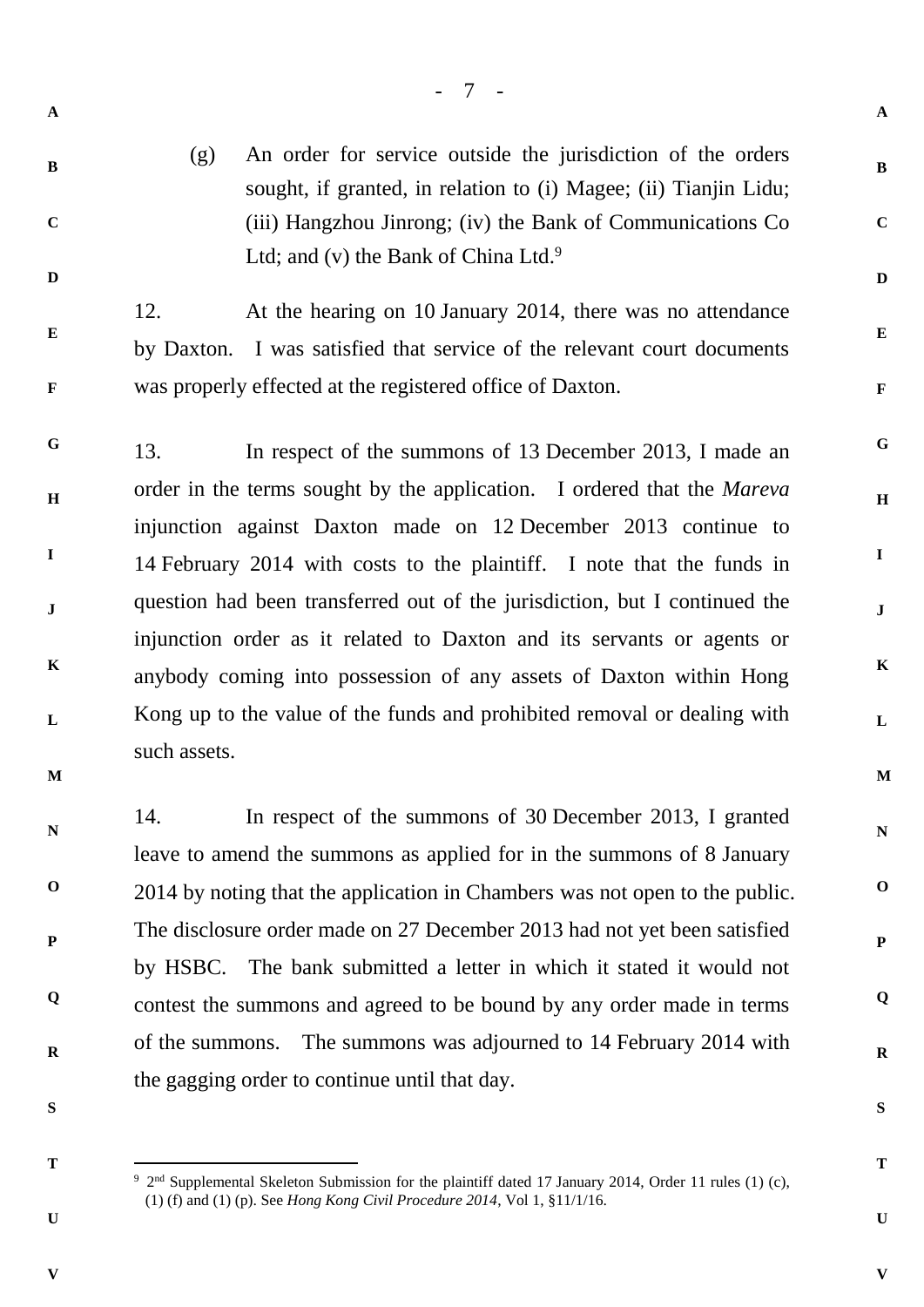**A B C D E F G H I J K L M N O P Q R S T A B C D E F G H I J K L M N O P Q R S T** 15. In respect of the summonses of 8 and 9 January 2014, the applications sought leave to join Magee, Tianjin Lidu and Hangzhou Jinrong as the  $2<sup>nd</sup>$ ,  $3<sup>rd</sup>$  and  $4<sup>th</sup>$  defendants respectively, and amend the Writ of Summons accordingly. I granted the applications. The 2<sup>nd</sup> defendant is a shareholder and director of the  $1<sup>st</sup>$  defendant. The  $3<sup>rd</sup>$  and 4<sup>th</sup> defendants are the company recipients in Mainland China of the funds in question after they had been transferred out of the  $1<sup>st</sup>$  defendant's bank account in Hong Kong. I was satisfied that it was just to join the  $2<sup>nd</sup>$ ,  $3<sup>rd</sup>$ and 4th defendants in the proceedings as provided under the Rules of the High Court. As to the question of costs in relation to the summonses, I ordered that they be reserved. *The applications* 16. The plaintiff seeks worldwide *Mareva* injunctions against (a) Magee, (b) Tianjin Lidu and (c) Hangzhou Jinrong who are now joined as the  $2<sup>nd</sup>$ ,  $3<sup>rd</sup>$  and  $4<sup>th</sup>$  defendants respectively of the action. <sup>10</sup> 17. The plaintiff further seeks disclosure orders in aid of the *Mareva* injunctions against: (a) HSBC, Hong Kong, with which Daxton has an account; (b) Bank of Communications, Shanghai, with which Tianjin Lidu has an account; (c) Bank of China, Hangzhou, with which Hangzhou Jinrong has an account; (d) Sky Charm, the other shareholder of the defendant; and (e) QBL, the ex-corporate secretary of the defendant. l <sup>10</sup> See sections 23L and 23M of the High Court Ordinance, Cap 4; Order 28 rule 1, RHC; and Practice Directions 11.1 and 11.2.

- 8 -

- **U**
- **V**

**V**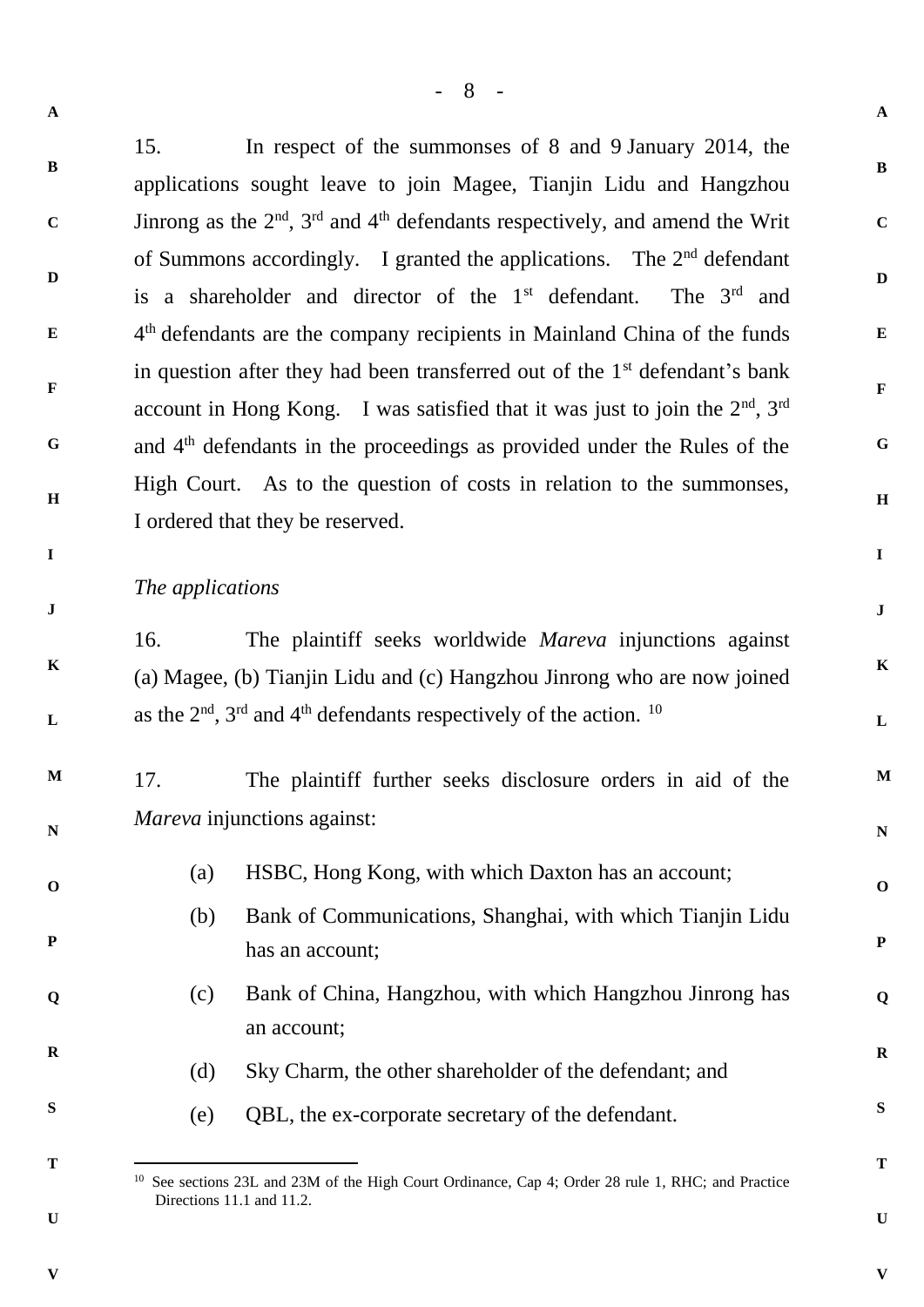**B**

**C**

**D**

**E**

18. Upon the relevant applications being granted, the plaintiff seeks leave for service outside the jurisdiction of the *Mareva* injunction orders and the disclosure orders against the foreign subjects, Magee in the United Kingdom and Tianjin Lidu, Hangzhou Jinrong, Bank of Communications and Bank of China in China.

**F G H I J** 19. The above applications were dealt with on 10, 16 and 17 January 2014. On 17 January 2014, the plaintiff applied for two additional disclosure orders in relation to the Hong Kong offices of the Bank of Communications and the Bank of China in the same terms as sought against the banks at the relevant office in Mainland China. I granted the worldwide *Mareva* injunctions and the disclosure orders in the terms as indicated except for the two against the banks in relation to the relevant office of each in Mainland China.

**K**

**L**

20. On 20 January 2014, I said I would give reasons for my decisions in relation to the various applications which I now do.

**M**

## *Worldwide Mareva injunction –the relevant principles*

**N O P Q R S** 21. In this action, the plaintiff seeks the return of funds it claims were mistakenly and/or fraudulently paid into Daxton's bank account in Hong Kong. In a cause of action in which the plaintiff seeks to recover property, the court has jurisdiction to grant an interlocutory injunction restraining disposal of the property over which the plaintiff has a proprietary claim or restraining the defendant from disposing, or dealing with, his assets which would satisfy a judgment in the plaintiff's favour.<sup>11</sup> It is normally granted for the purpose of maintaining the status quo until the trial can be heard. The essential principles concerning the grant of an

**T**

 $\overline{a}$ 

**U**

**U**

**V**

**A**

**B**

**C**

**D**

**E**

**F**

**G**

**H**

**I**

**J**

**K**

**L**

**M**

**N**

**O**

**P**

**Q**

**R**

**S**

**T**

<sup>11</sup> *Hong Kong Civil Procedure 2014*, Vol 1, §29/1/58.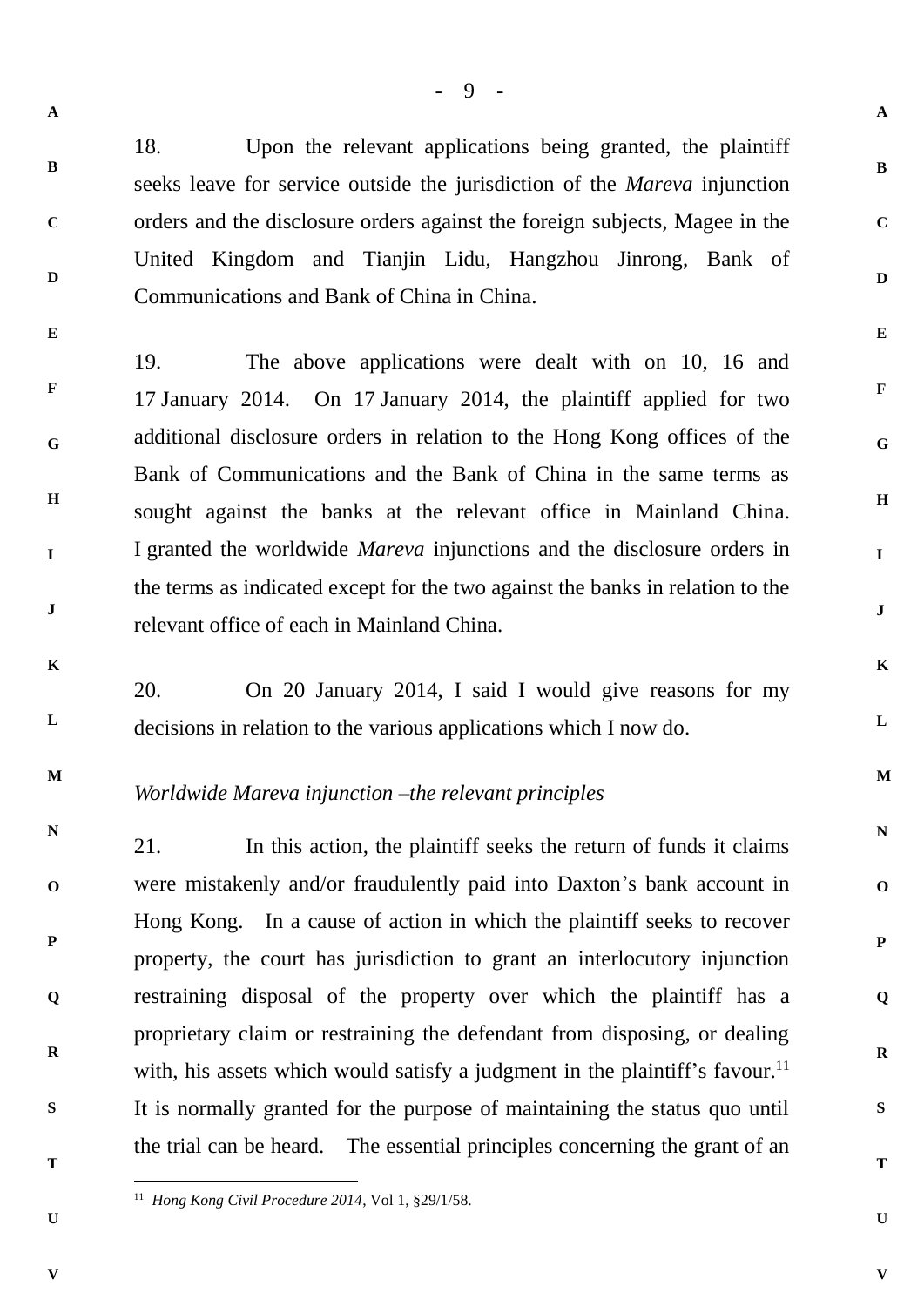**B**

**C**

**D**

interlocutory injunction are contained in the well known authority of *American Cyanamid Co v Ethicon Ltd* [1975] AC 396. The court must be satisfied that there is a serious question to be tried and consider whether the balance of convenience lies in favour of granting or refusing the injunction. <sup>12</sup>

**E**

**F G H I J K L M** 22. A *Mareva* injunction operates in personam (directed toward a particular person), in circumstances in which the plaintiff shows a good arguable case and that it is likely the defendant will dissipate his assets so as not to be available to satisfy a judgment against him. The purpose of a *Mareva* injunction is to prevent injustice by preserving the assets of a defendant in order to guard against the risk of the disposal or dissipation of those assets by the defendant with a view to defeating the execution of a judgment against him. $13$  The court will take the course that appears to carry the lower risk of injustice if it should turn out to have made the wrong decision. 14 If there is insufficient or no assets within the jurisdiction, the relief may be granted against assets held outside the jurisdiction.<sup>15</sup>

23. Necessity is the mother of invention and so it was that the initial territorial limitations on the scope of *Mareva* injunctions were removed. As Lord Donaldson explained in *Derby & Co Ltd and Ors v* 

**P**

 $\overline{a}$ 

**Q**

**R**

**S**

**T**

**N**

**O**

<sup>12</sup> Section 21L (1) of the High Court Ordinance, Cap 4: a court may grant an injunction where it appears to be just or convenient to do so.

**U**

**V**

**V**

**A**

**B**

**C**

**D**

**E**

**F**

**G**

**H**

**I**

**J**

**K**

**L**

**M**

**N**

**O**

**P**

**Q**

**R**

**S**

**T**

<sup>13</sup> *Hui Chi Ming v Koon Wing Yee and Ors*, HCA 1479/2009, unreported, at para 24 per Fok J (as he then was).

<sup>&</sup>lt;sup>14</sup> In deciding whether or not to grant an interlocutory injunction, it is a fundamental principle that the court should take the course that appears to carry the lower risk of injustice if it should turn out to have made the wrong decision, in the sense of granting an injunction to a party who fails to establish his right at the trial (or would fail if there was a trial) or alternatively, in failing to grant an injunction to a party who succeeds (or would succeed) at trial. See *Films Rover International Ltd and Ors v Cannon Film Sales Ltd* [1987] 1 WLK 670 at 680 per Hoffmann J (as he then was); and *Music Advance Ltd v The Incorporated Owners of Argyle Centre Phase 1* [2010] 1041 at 1046-1048 per Ma J (as he then was).

<sup>15</sup> *Derby & Co Ltd and Ors v Weldon and Ors* [1989] 2 WLR 412 at 421H-422E and 437H-438B.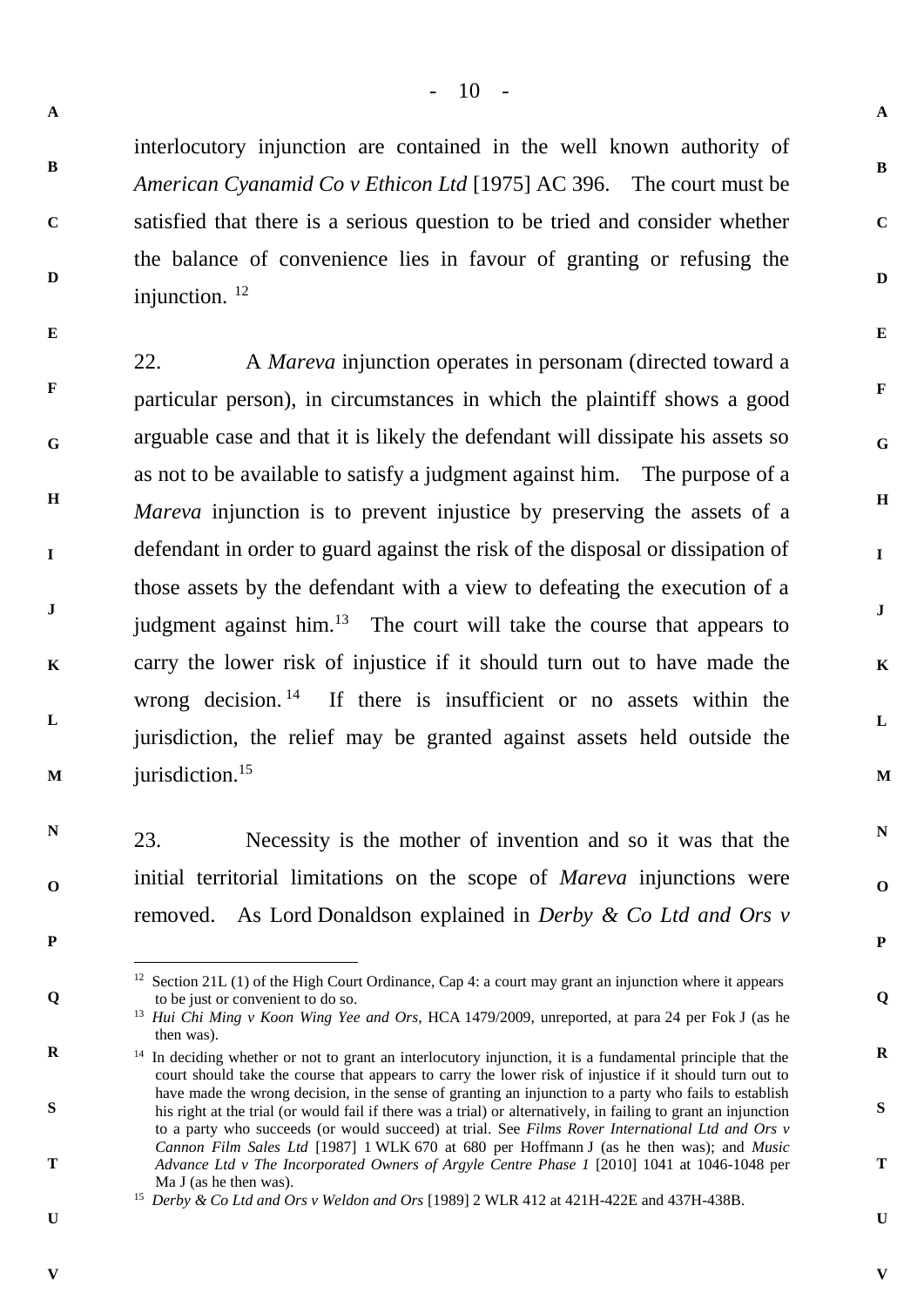- 11 -

**A**

**B**

**C**

**D**

**E**

**F**

**G**

**H**

**I**

**J**

**K**

**L**

**M**

**N**

**O**

**P**

**Q**

**R**

**S**

**T**

**U**

**V**

**B C D E F G H I** Weldon and Ors, <sup>16</sup> that as the underlying nature of *Marvea* relief was that no court should permit a defendant to take action designed to frustrate subsequent orders of the court, it followed that it should extend to making orders concerning foreign assets subject to the ordinary principles of international law. He made the point that the fewer the assets within the jurisdiction the greater the necessity for taking protective measures in relation to those outside it by providing extraterritorial relief. As Lord Nicholls has pointedly remarked, there is no black hole that a defendant can escape out of sight and became unreachable in order to defeat the judicial process.<sup>17</sup> There are situations that cry out, as a matter of justice to the plaintiff, for disclosure orders and *Mareva* injunctions covering foreign assets of defendants. 18

**J K L M N O P Q R** 24. The jurisdiction of *Mareva* relief has gone beyond the prevention of the removal or disposal of assets to defeat judgment and includes provisions for securing property over which the plaintiff asserts a proprietary or tracing claim.<sup>19</sup> The reach of a *Mareva* injunction may extend to non-parties (sometimes referred to as the *Chabra* jurisdiction). The jurisdiction is exercised as ancillary relief granted by the court in aid of, and as part of, the freezing relief granted against the defendant to the substantive claim. Exercise of the jurisdiction can occur where there is good reason to suppose that the assets of the third party are in fact the assets of the injuncted defendant. 20 The *Chabra* jurisdiction also applies in cases against a co-defendant, and the fact that the asset of the co-defendant cannot be specifically identified would not prevent the court

**V**

**S**

**T**

**U**

**A**

 $\overline{a}$ <sup>16</sup> Ibid at 421H-422E.

<sup>17</sup> Dissenting judgment in *Mercedes Benz AG v Leiduck* [1996] 1 AC 284 at 305B.

<sup>18</sup> *Babanaft International Co SA v Bassatne* [1989] 2 WLR 232 (CA), at 247G-M per Kerr LJ.

<sup>19</sup> *Hong Kong Civil Procedure 2014*, Vol 1, §29/1/58.

<sup>20</sup> See *Hong Kong Civil Procedure 2014*, Vol 1, §29/1/80; *Hui Chi Ming v Koon Wing Yee* (unreported, HCA 1479/2009); *TSB Private bank International SA v Chabra* [1992] 1 WLR 231; *Dadourian Group International Inc and others v Azuri Ltd* [2005] EWHC 1768 (Ch).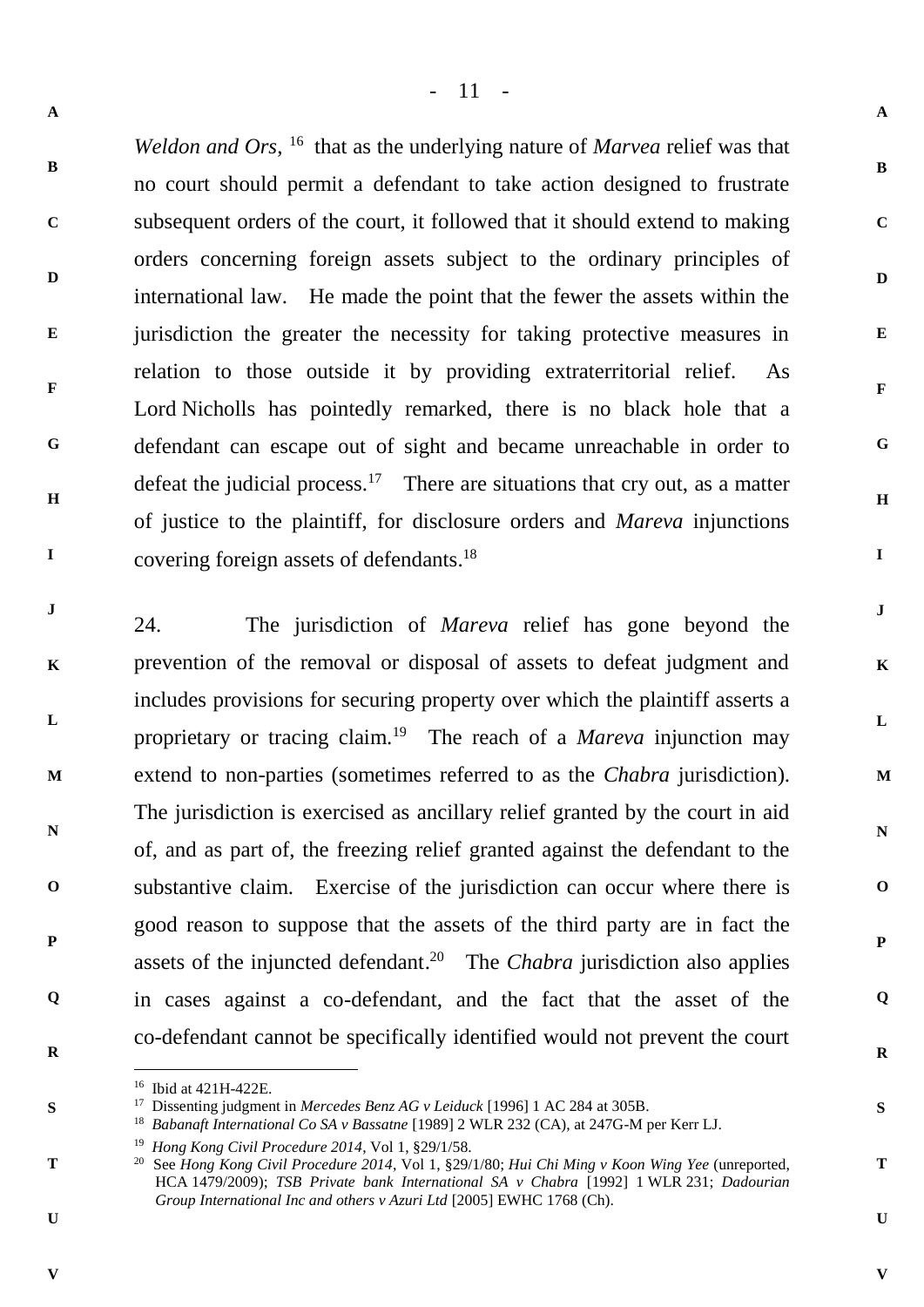**B**

## from granting an injunction against his assets generally. This was explained by Potter LJ in *Yukong Line v Rendsburg*: 21

**C D E F G H I J K L** "Although it is plain that the court's *Chabra*-type of jurisdiction will only be exercised where there are grounds to believe that a co-defendant is in possession or control of assets to which the principal defendant is beneficially entitled, it does not seem to me that the jurisdiction is limited to case where such assets can be specifically identified in the hands of the co-defendant. Once the court is satisfied that there are such assets in the possession or control of the co-defendant, the jurisdiction exists to make a freezing order as ancillary and incidental to the claim against the principal defendant, although there is no direct cause of action against the co-defendant. Since the purpose of granting such an injunction against the co-defendant is to preserve the assets of the principal defendant so as to be available to meet a judgement against him, the form of order made against the co-defendant should be as specific as which he has possession or control. Thus, generally, the form of injunction will be tailored to that purpose and should be no wider than is necessary to achieve it. However, subject to that requirement, if a co-defendant is mixed up in an attempt to make the principal defendant judgment-proof and the assets or their proceeds are not readily identifiable in his hands it is open to the court, where it is just and convenient to do so, to make an order which catches the co-defendant's general assets up to the amount of the principal defendant's assets of which he appears to have possession and control."

**M**

**N**

**O**

**P**

**Q**

**R**

25. It is on this basis that Ms Carol Wong, for the plaintiff, argues that although Magee's assets are not readily identifiable, an injunction may nonetheless be granted against his general assets, whatever they may be, to ensure that the objective of the injunctive relief is not defeated. This is justified on the basis that Magee is the person in purported control of Daxton and the funds in question have now been transferred out of the jurisdiction and possibly in the hands of others. She also applies for worldwide *Mareva* injunction against Tianjin Lidu and Hangzhou Jinrong, the recipients of the funds.

- **S**
- **T**

**U**

**V**

**A**

**B**

**C**

**D**

**E**

**F**

**G**

**H**

**I**

**J**

**K**

**L**

**M**

**N**

**O**

**P**

**Q**

**R**

**S**

**T**

 $\overline{a}$ <sup>21</sup> [2001] 2 Lloyd's Law Reports 113 at para 44.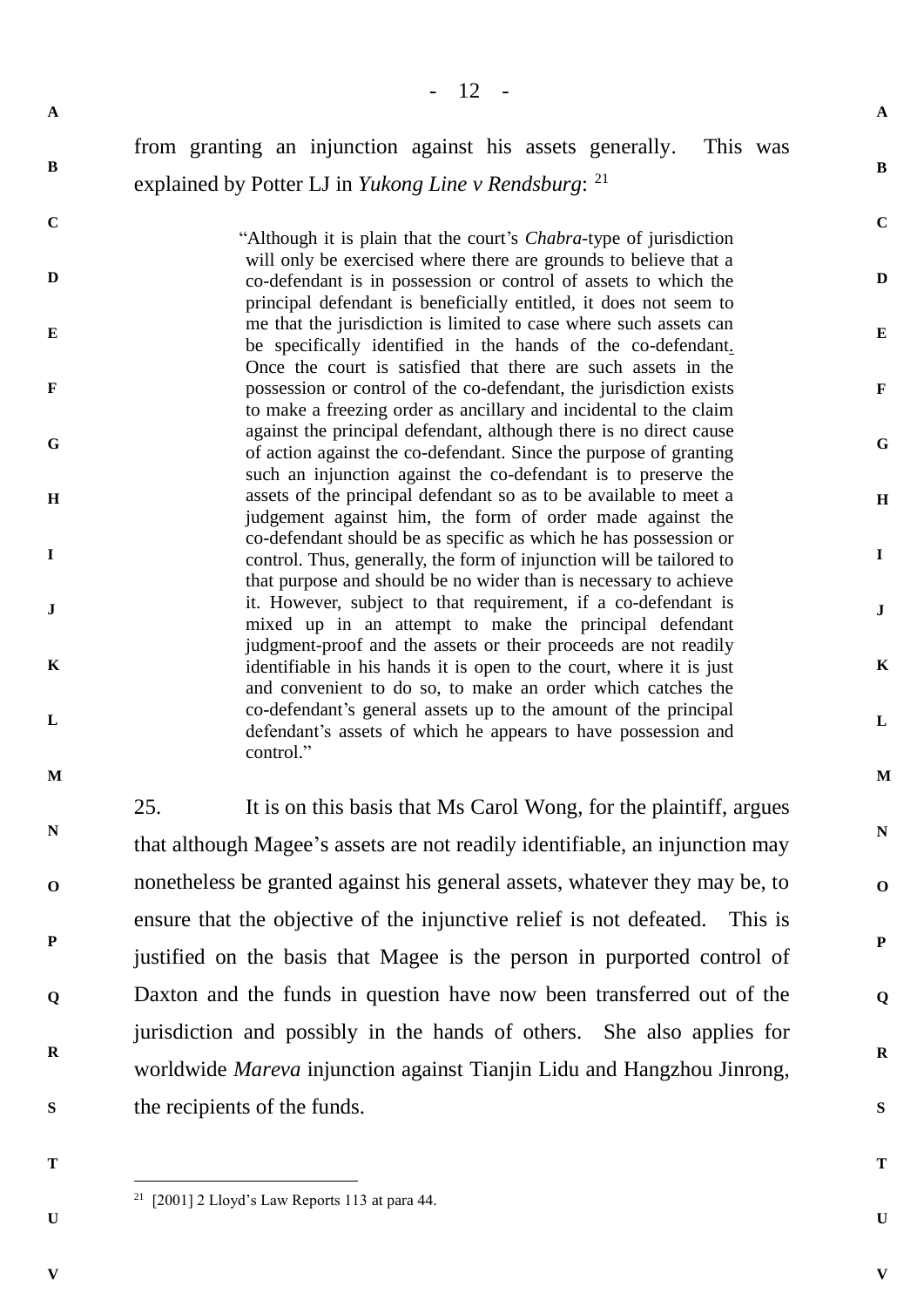- 13 -

**A**

**B**

**C**

**D**

**E**

**F**

**G**

**H**

**I**

**J**

**K**

**L**

**M**

**N**

**O**

**P**

**Q**

**R**

**S**

**T**

**U**

**V**

**A**

**B**

**C**

**D**

26. A court has jurisdiction to grant a *Mareva* injunction restraining a party, regardless of whether domiciled, resident or present within the jurisdiction of the court, from dealing with assets wherever they are located.<sup>22</sup>

**E F G H I J** 27. For the grant of worldwide *Mareva* injunction, it must be demonstrated to the court's satisfaction that (a) there is a good arguable case against the defendants in respect of the claim; (b) the defendants have no assets or insufficient assets within the jurisdiction to satisfy the claim and there are assets without the jurisdiction; (c) refusal of the relief sought would involve a real risk of dissipation of the assets in such a way that a judgment in favour of the plaintiff would go unsatisfied; and (d) the balance of convenience is in favour of granting the injunction in that it is just and convenient to do so. $^{23}$ 

**K**

**L**

**M**

**N**

**O**

28. Underpinning the application is the fundamental obligation on a plaintiff to make full and frank disclosure. The court relies heavily on an applicant in particular in an *ex parte* application, that all relevant information and material is put before the court, and appropriately presented and explained, pointing out to the court if necessary any particular matter that is for or against the application.

**P** *Disclosure order – the relevant principles*

29. Where innocent parties are caught up or have become involved in the tortious or wrongful activities of others, justice may require

**R**

**S**

 $\overline{a}$ 

**T**

**Q**

**U**

<sup>&</sup>lt;sup>22</sup> Section 21L of the High Court Ordinance, Cap 4; Order 29, rule 1, RHC.

<sup>23</sup> *Hong Kong Civil Procedure 2014*, Vol 1 §29/1/83. In *Dadourian Group International and Ors v Simms and Ors* [2006] 3 All ER 48, Arden LJ provided a set of guidelines when considering an application for a worldwide *Mareva* injunction, which I have borne in mind and applied when addressing the above requirements.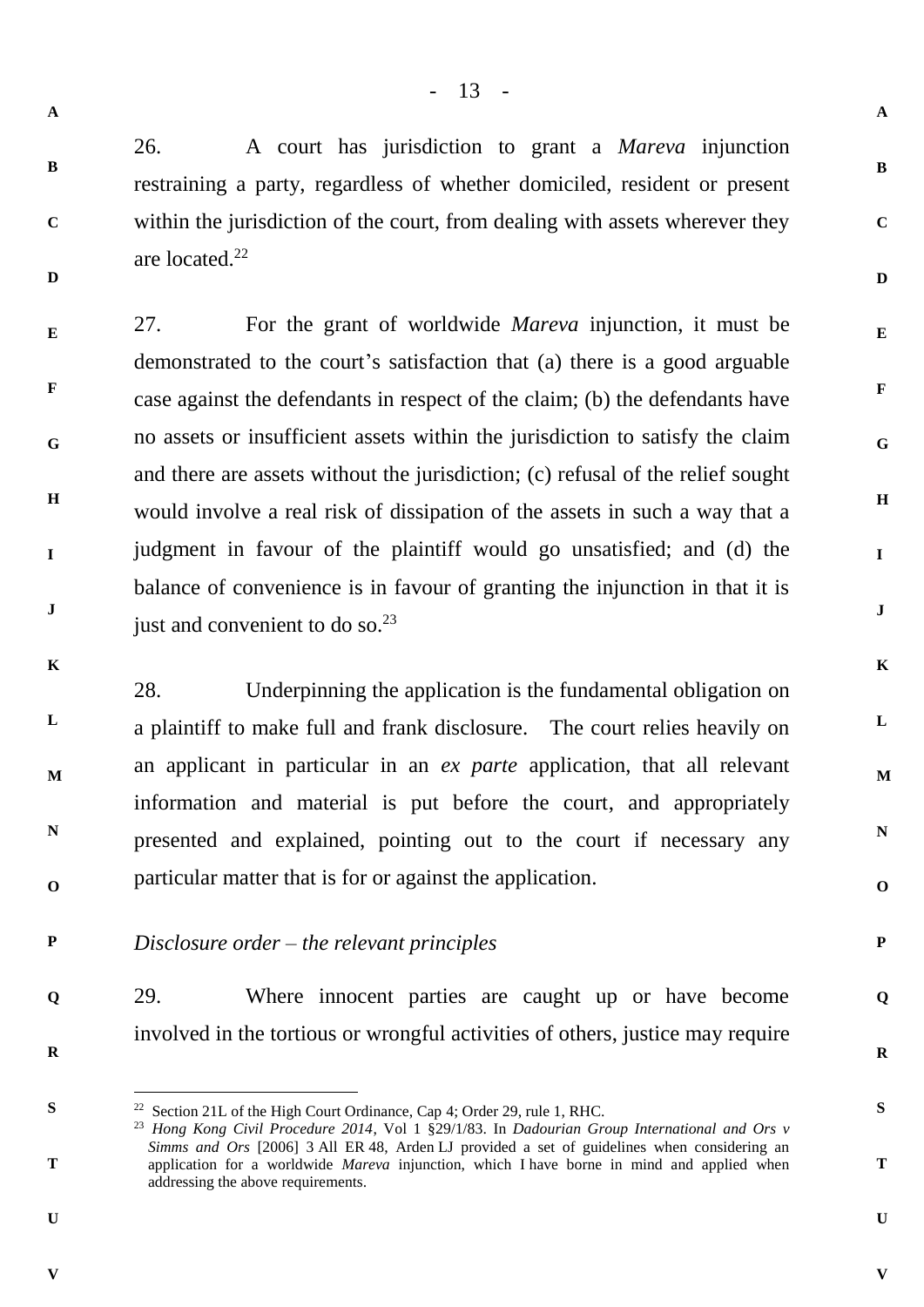|     | that such persons come under a duty to assist the victim of the tort or                                                                                                                                                    |  |
|-----|----------------------------------------------------------------------------------------------------------------------------------------------------------------------------------------------------------------------------|--|
|     | wrongful activities, by the provision of information.<br>There are                                                                                                                                                         |  |
|     | restrictions as to the jurisdiction of granting what is commonly known as                                                                                                                                                  |  |
|     | the <i>Norwich Pharmacal</i> order: <sup>24</sup>                                                                                                                                                                          |  |
| (a) | There must generally be cogent and compelling evidence to<br>demonstrate that serious tortious or wrongful activities have<br>taken place;                                                                                 |  |
| (b) | The applicant must clearly demonstrate that the order will or<br>will very likely reap substantial and worthwhile benefits for<br>the applicant;                                                                           |  |
| (c) | The discovery sought must not be unduly wide but must be<br>specific and restricted to documents that are necessary for the<br>applicant's purpose; and                                                                    |  |
| (d) | The court must balance the competing interest of the applicant<br>(as the victim of the alleged wrongdoing) and the party from<br>whom discovery is sought (as the innocent party caught up on<br>the wrongdoing). $^{25}$ |  |
|     | Application of the principles for worldwide Mareva injunctions                                                                                                                                                             |  |
| 30. | A <i>Mareva</i> injunction was granted restraining Daxton from                                                                                                                                                             |  |
|     | disposing of its assets over which the plaintiff has a proprietary claim.                                                                                                                                                  |  |
|     | From the information to hand, Daxton has transferred its assets, in the form                                                                                                                                               |  |
|     | of these funds, to other persons or entities in Mainland China.                                                                                                                                                            |  |
| 31. | In my view, the plaintiff has established a good arguable case                                                                                                                                                             |  |
|     | that it has been the victim of a fraud or deception in that representatives of                                                                                                                                             |  |

**S**

**A**

**B**

**C**

**D**

**E**

**F**

**G**

**H**

**I**

**J**

**K**

**L**

**M**

**N**

**O**

**P**

**Q**

**R**

**T**

l

the plaintiff were deceived into making payment for the purchase of a

**U**

**V**

**A**

**B**

**C**

**D**

**E**

**F**

**G**

**H**

**I**

**J**

**K**

**L**

**M**

**N**

**O**

**P**

**Q**

**R**

**S**

**T**

<sup>24</sup> *Norwich Pharmacal Co v Customs and Excise Commissioners* [1974] AC 133.

<sup>&</sup>lt;sup>25</sup> See *A Co v B Co* [2002] 3 HKLRD 111 at paras 10 to 13 per Ma J (as he then was).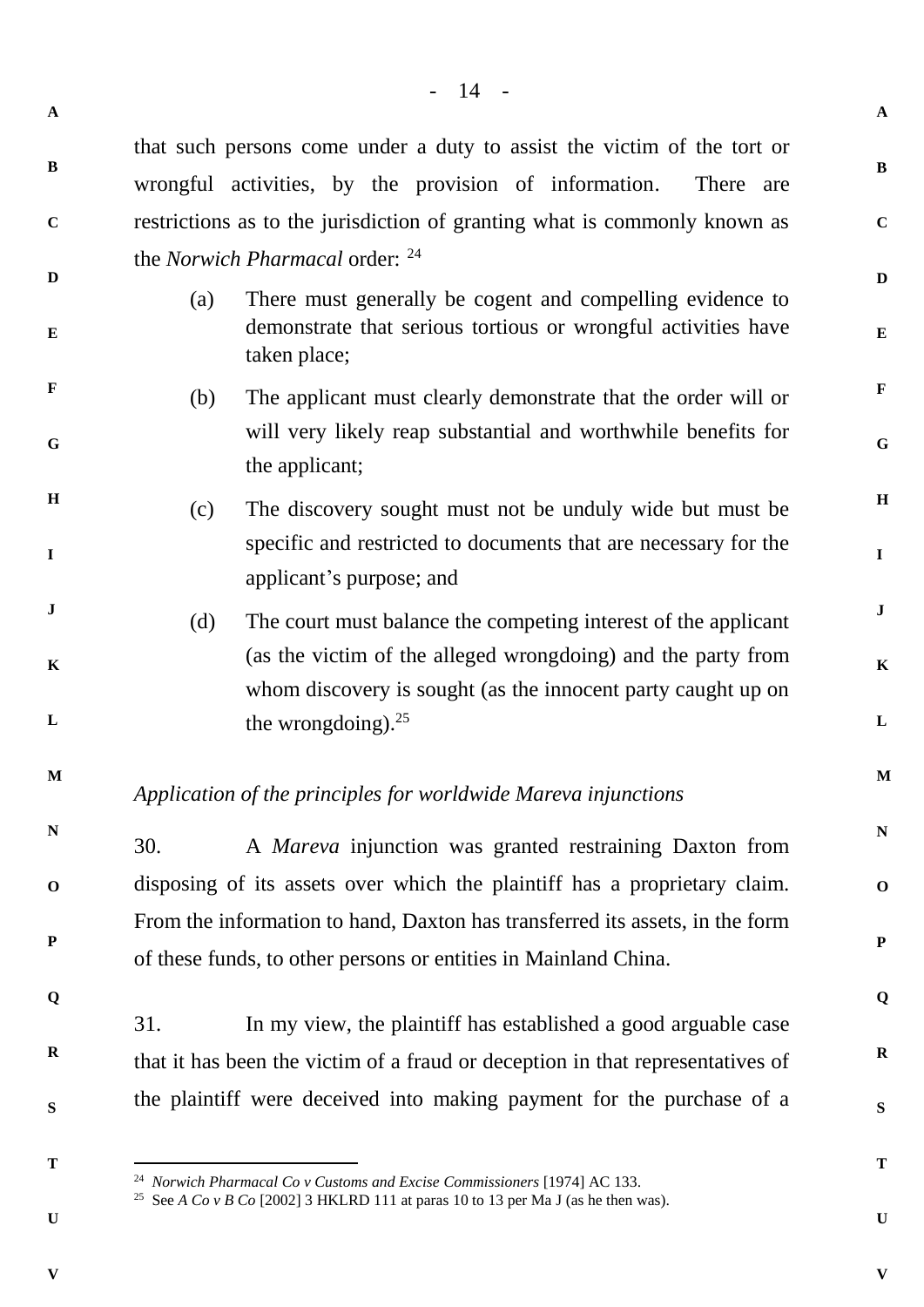- 15 -

**A**

**B**

**C**

**D**

**E**

**F**

**G**

**H**

**I**

**J**

**K**

**L**

**M**

**N**

**O**

**P**

**Q**

**R**

**S**

**T**

**U**

**V**

**A**

**B**

**C**

**D**

**E**

**F**

**G**

quantity of luxury watches into the bank account of Daxton in Hong Kong. It is not certain who are the perpetrators of the alleged fraud as there is the involvement of a representative of the seller by the name of Mustafa who purportedly gave the initial instructions for the payment which were subsequently changed in an email communication purportedly from him. He claimed his email account had been hacked into, but I am told that in subsequent dealings with him, he became vague and evasive about the matter.

**H I J K L M N O P Q R S T** 32. There is also the involvement of Daxton in Hong Kong into whose bank account the payment was made. It was only recently incorporated and purports to be controlled by a national of the United Kingdom by the name of Kevin Magee. Immediately after the funds were paid into Daxton's account, the funds were transferred out to two companies in Mainland China. As to the actual involvement of these two companies in this case, it is a little hard to say at this stage. They, or the persons behind the companies, may be a party to the alleged fraud, or they may be third parties not involved but receiving payment of monies from Daxton in relation to an unrelated matter. There are two matters that should be taken into account when considering the involvement of these two companies. First, Daxton is a company only recently incorporated with no established or apparent business. Secondly, after service of the court documents on Daxton, there have been two sets of strange communications. The first was with the plaintiff's Swiss lawyer, by a person claiming to be the lawyer for Daxton, who told the Swiss lawyer that the money would be repaid. But after that exchange there were no further communications with this person. The second was a series of brief emails to the plaintiff's solicitors in Hong Kong from someone purporting to speak on behalf of Daxton. The communications were in

**V**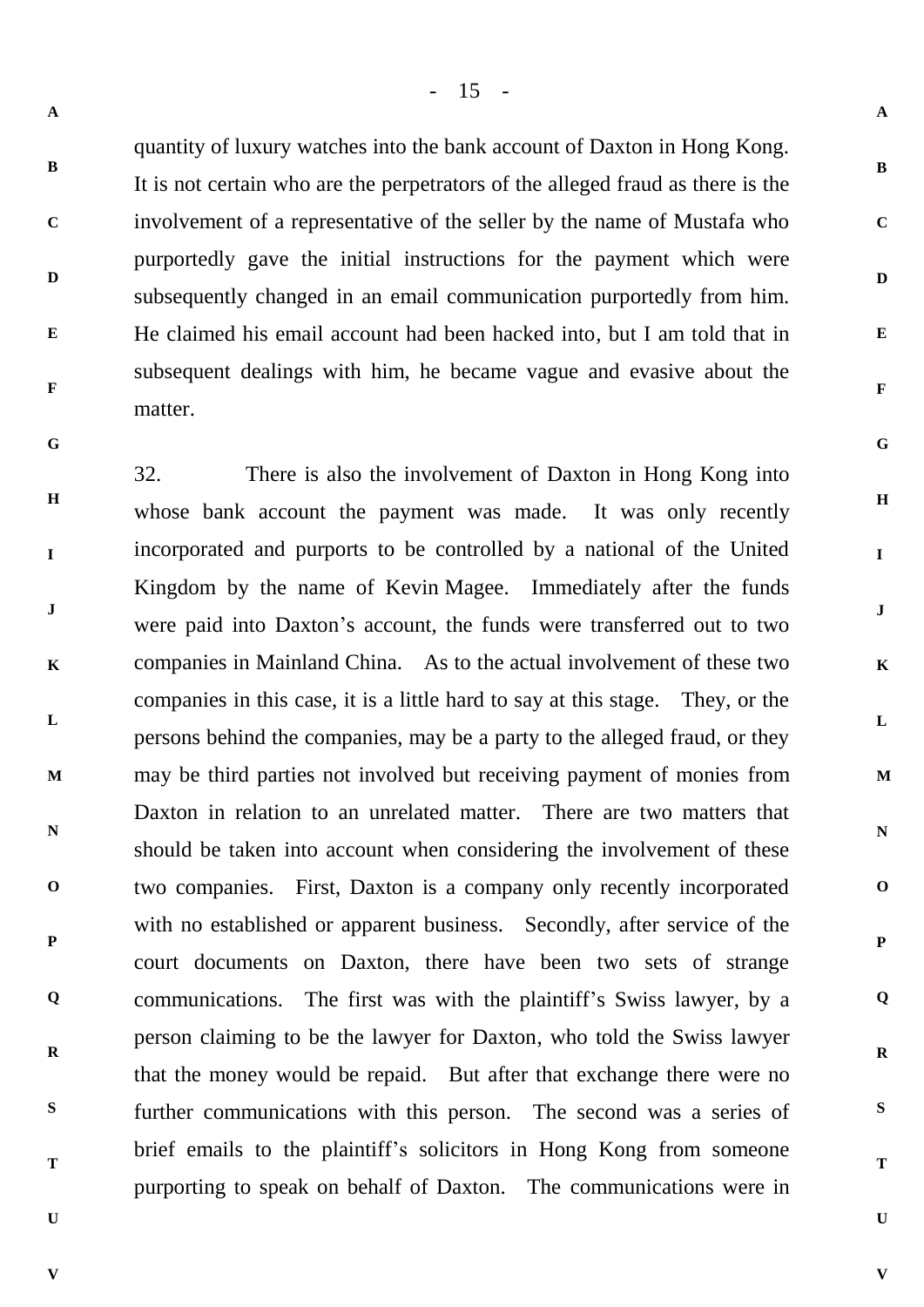**B**

**C**

**D**

**E**

**F**

**G**

**H**

**I**

**J**

**K**

**L**

**M**

**N**

**O**

**P**

**Q**

**R**

**S**

**T**

**U**

**V**

Chinese and indicated that the person sending the emails was possibly in Mainland China. Again after an exchange of emails inquiring about the proceedings and providing contact details for Magee (which proved unsuccessful in making contact with him), there were no further communications.

**E**

**F**

**G**

**H**

**I**

**J**

**A**

**B**

**C**

**D**

33. I preface the views I have expressed about the case by noting that they are based on the information and material disclosed to the court by the plaintiff and in accordance with the obligation of the plaintiff to make full and frank disclosure.

34. I am satisfied that on the information and material presented before me, and on the submissions of counsel, that the plaintiff has demonstrated that:

- **K L M N O P Q R** (a) There is a good arguable case against the defendants in respect of the claim as contained in the writ. In light of the facts and circumstances disclosed, I am of the view that the plaintiff has a strong arguable case against the defendants for unjust enrichment for money had and received on the ground of mistake and fraud; and/or conspiracy to defraud and/or to injure the plaintiff.<sup>26</sup> The key allegation is that the defendants were involved in a fraudulent scheme. It was carried out by someone impersonating as the representative of the seller of the watches and instructing the plaintiff to transfer the money into Daxton's account, and immediately upon receipt of the money, transferring it to the China bank accounts of the 3rd and 4<sup>th</sup> defendants.<sup>27</sup>
- **S**

l

**T**

**V**

<sup>26</sup> *Shanghai Tongji Science & Technology Industrial Co Ltd v Casil Clearing Ltd* (2004) 7 HKCFAR 79; *Lipkin Gorman (a firm) v Karpnale Ltd* [1991] 2 AC 548; *Westdeutsche Landesbank Girozentrale v Islington LBC* [1996] AC 669.

<sup>27</sup> *CY Foundation Group Limited & Another v Best Max Holdings & Others* (HCA 787/2011, unrep, 3 June 2012)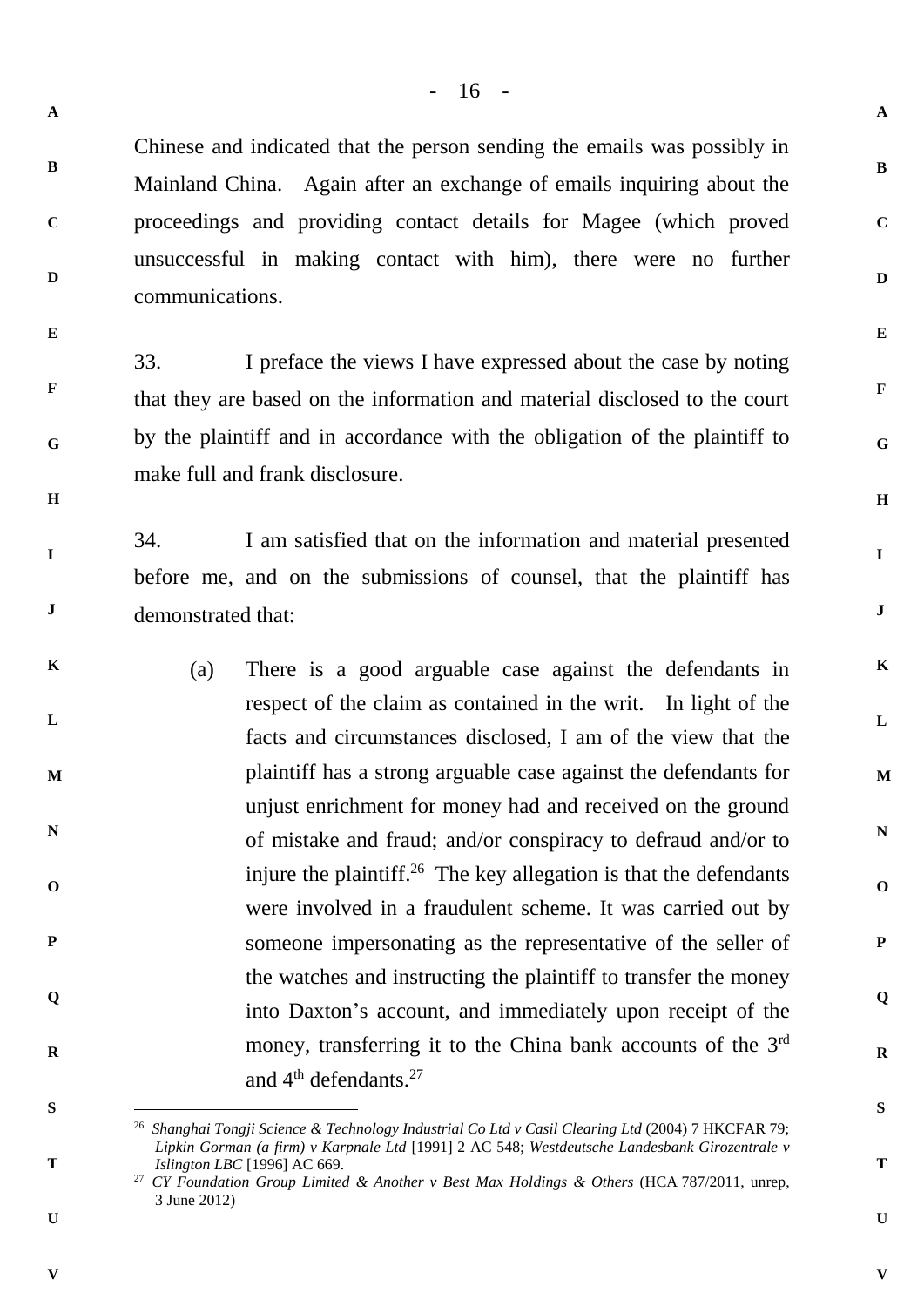- 17 -

- **A**
- 
- **B**
- **C**

**D**

**E**

**F**

**G**

**H**

**I**

**J**

**K**

**L**

**M**

**N**

**O**

**P**

**Q**

**R**

(b) The defendants have insufficient assets within the jurisdiction to satisfy the claim. By the time the application came on before me the funds in the Daxton account had been moved out of the jurisdiction. There are clearly insufficient assets within the jurisdiction. According to Daxton's company records, Magee appears to be its sole controller. He filed a copy of a United Kingdom passport and stated his residence to be in the United Kingdom. The funds transferred to the bank accounts of the  $3<sup>rd</sup>$  and  $4<sup>th</sup>$  defendants were in a total sum slightly in excess of the funds from the plaintiff. It appears that other funds were received from overseas which were part of the transfer to them.

- (c) The refusal of the relief sought will involve a real risk of dissipation of the assets of the defendants in such a way that a judgment in favour of the plaintiff would go unsatisfied. There is no question that there is a real risk of dissipation when there is a strong arguable case of fraud. $28$
- (d) It is just and convenient to grant the injunctive relief. The balance of convenience is in favour of granting the *Mareva* injunction as Daxton received and used monies to which it had no entitlement. The receipt of the funds by Tianjin Lidu and Hangzhou Jinrong justifies an injunction against them. I have limited the *Mareva* injunction on them to the proportion of monies that they have received from Daxton that have as their origin the US\$316,400 payment from the plaintiff. The sum restrained against Tianjin Lidu is US\$110,740 and against Hangzhou Jinrong is US\$205,660. This was necessary as they appeared to have received other monies from Daxton. I also note that the plaintiff is a private
- **T**

**S**

**V**

**U**

**V**

**A**

**B**

**C**

**D**

**E**

**F**

**G**

**H**

**I**

**J**

**K**

**L**

**M**

**N**

**O**

**P**

**Q**

**R**

**S**

**T**

l <sup>28</sup> See *Honsaico Trading v Hong Yiah Seng Co Ltd* [1990] 1 HKLR 235 at 240. See also *CAC Brake Co Ltd Zhuhai v Bene Manufacturing fco Ltd* [1998] HKLRD (Yrbk) 561, §18.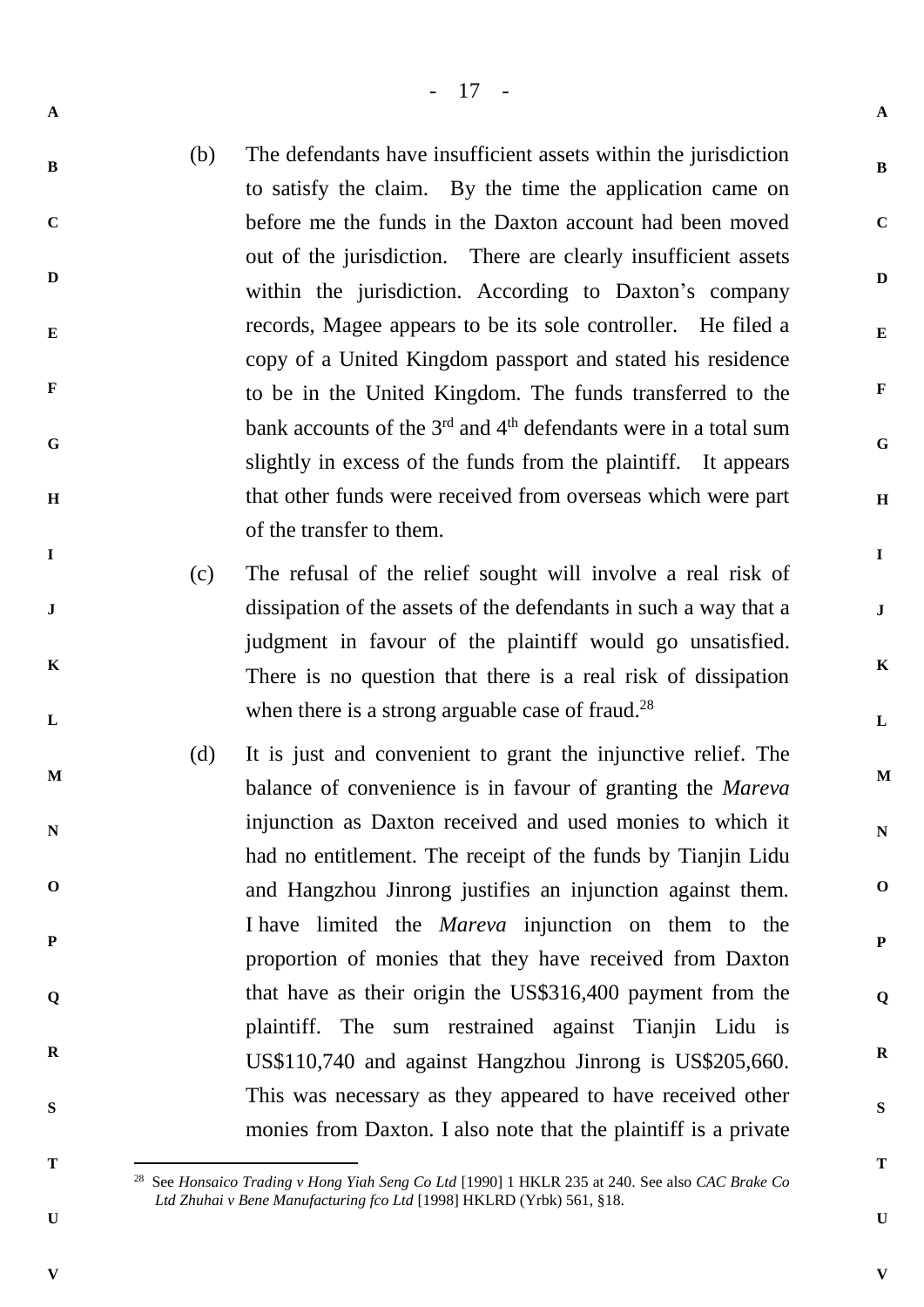- 18 - **A B C D E F G H I J K L M N O P Q R S A B C D E F G H I J K L M N O P Q R S T** company, which I am informed, is financially sound and can perform the necessary undertakings as to damages.<sup>29</sup> *Application of principles for disclosure orders* 35. The plaintiff seeks disclosure orders against (a) HSBC in relation to Magee's account(s); (b) Bank of Communication in relation to Tianjin Lidu's account(s); and (c) Bank of China in relation to Hangzhou Jinrong's account(s), in aid of the *Mareva* injunctions against Magee, Tianjin Lidu and Hangzhou Jinrong, to ensure that the *Mareva* jurisdiction is properly and effectively exercised. 36. In light of my reasons for the grant of the worldwide *Mareva*  injunctions, I am satisfied that there is urgency and justification for the disclosure orders regarding assets of Magee, Tianjin Lidu and Hangzhou Jinrong. 37. In respect of the applications for disclosure orders against the Bank of Communications in Shanghai, China and the Bank of China in Hangzhou, China, I make no order at this stage and adjourn them to 14 February 2014. I have made disclosure orders against the banks in Hong Kong and it would be prudent to await the outcome of these orders before dealing further with the disclosure orders against the banks outside the jurisdiction. 38. The plaintiff relies on the *Norwich Pharmacal* jurisdiction to seek disclosure against Sky Charm and QBL. I am satisfied that:

**T**

 $\overline{a}$ 

**U**

**V**

<sup>29</sup> Affidavit of Fabio Monte §§33-35.

**V**